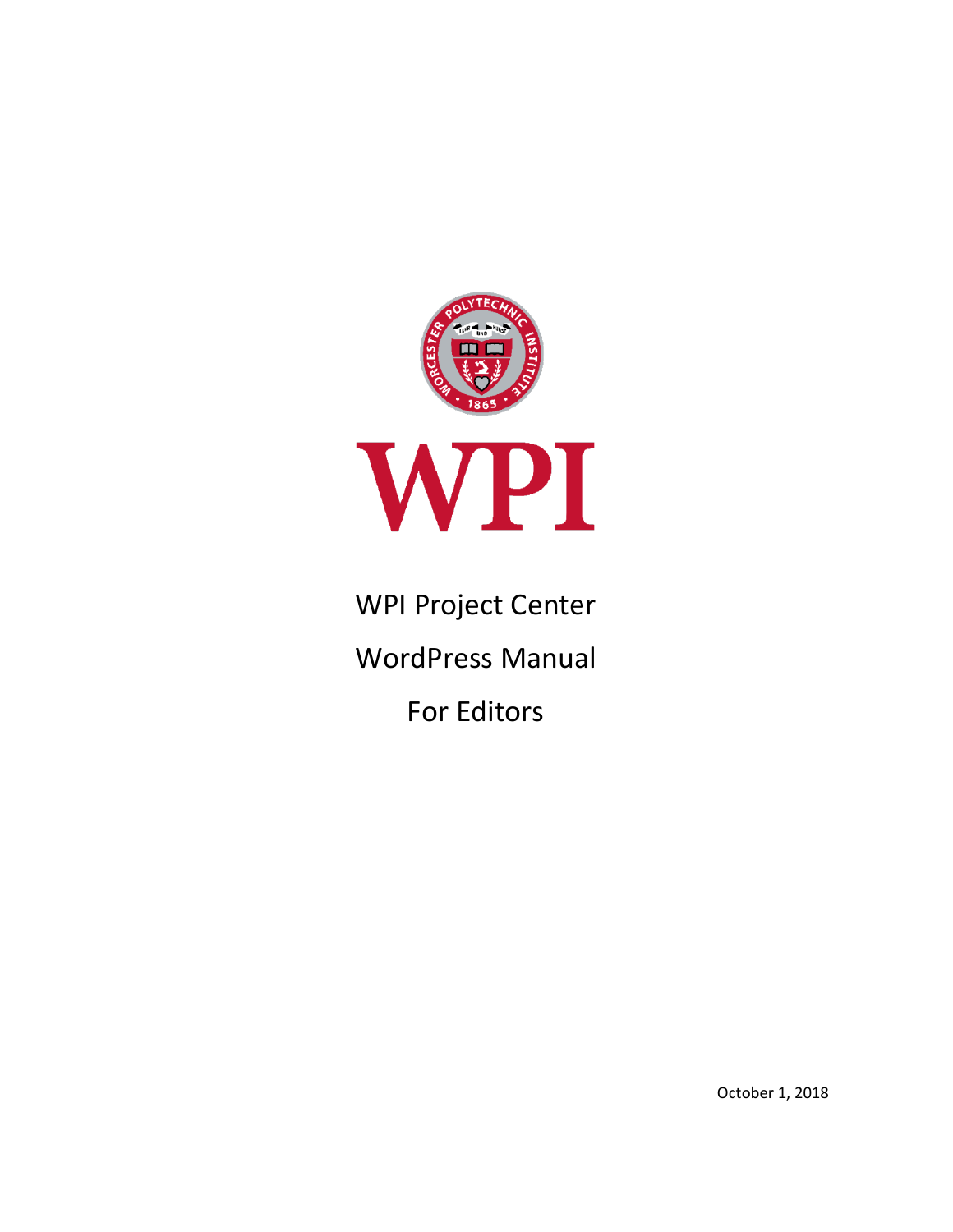## Table of Contents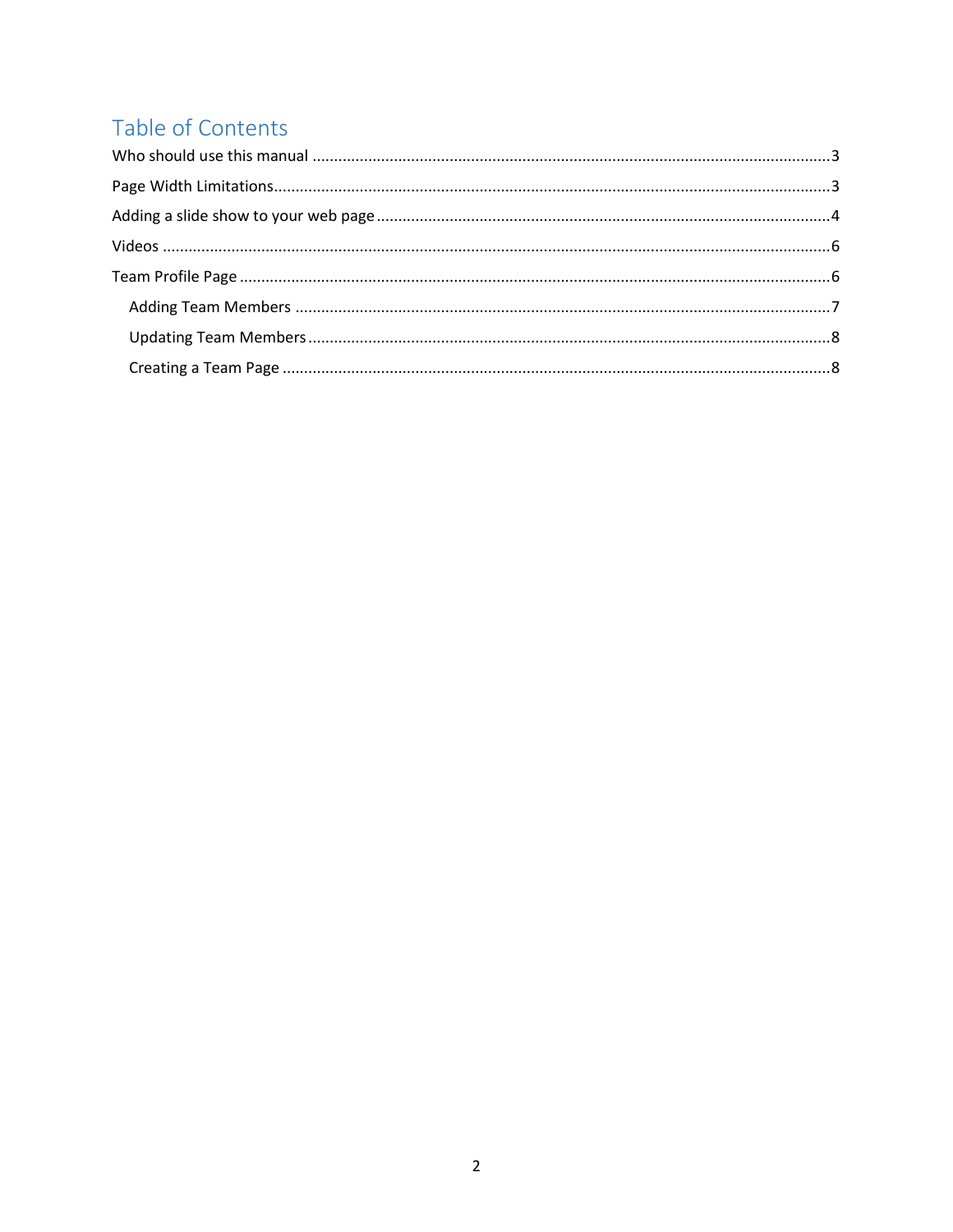### <span id="page-2-0"></span>Who should use this manual

This document contains information specific to the WPI Project Center theme and is geared towards users with the following roles:

- **Editor somebody who can publish and manage posts including the posts of other users.**
- Author– somebody who can publish and manage their own posts.
- **•** Contributor somebody who can write and manage their own posts but cannot publish them. (Note: for purposes of this document, the word Editor will be used for all of the above roles)

This document focuses on the custom features of the theme and assumes that you are already familiar with the WordPress interface and basic WordPress functions such as editing web pages and creating blog articles. If you are not familiar with WordPress, please review the videos and tips at [https://www.wpi.edu/+wordpress.](https://www.wpi.edu/+wordpress)

### <span id="page-2-1"></span>Page Width Limitations

It is important that the images, tables, and other content that you upload to your web pages fall within the width limitations of the page body. Because the left-hand navigation menu takes up roughly onethird of the page width, that leaves 600 pixels for the body width. Make sure that you do not upload images or tables that are wider than 600 pixels, otherwise they will wrap beneath the menu where there is more room.

Note that if you are copying content from an existing web site, you can open 2 different browser windows and copy text from your old web site to your new WordPress site. However, be very careful not to copy images, tables and other content that will exceed the page width limitations and break your web page formatting.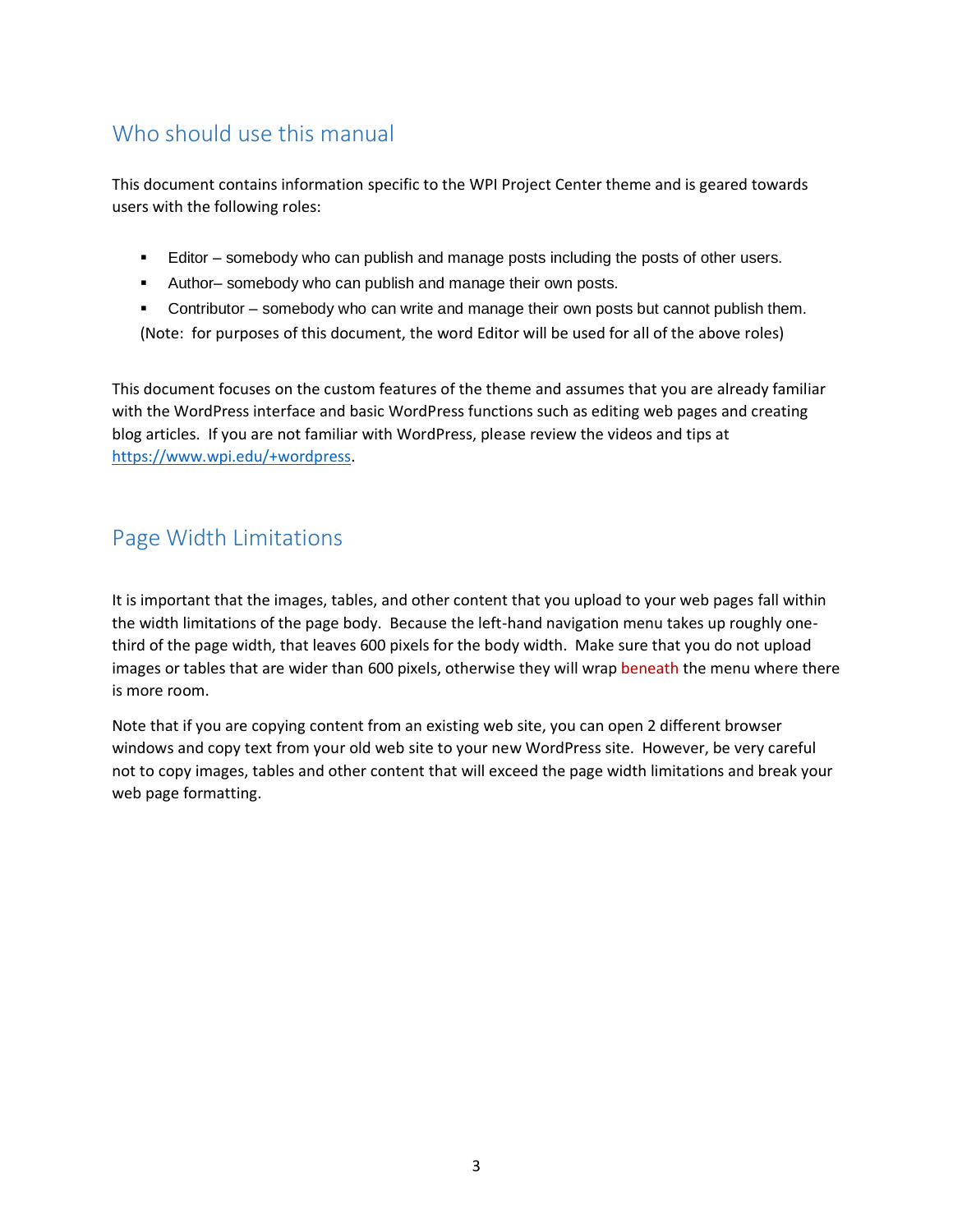### <span id="page-3-0"></span>Adding a slide show to your web page

Follow the steps below to create a slide show similar to the one at the right.

1. Edit the page where you want to add a slide show and click the **Add Media button.**

| <b>备 Dashboard</b>          | Edit Page Add New                                                                                                                 |  |  |  |
|-----------------------------|-----------------------------------------------------------------------------------------------------------------------------------|--|--|--|
| $x^2$ Posts                 |                                                                                                                                   |  |  |  |
| <b>ID:</b> Media            | Page updated. View page                                                                                                           |  |  |  |
| [ <sup>8</sup> Pages        |                                                                                                                                   |  |  |  |
| <b>All Pages</b>            | <b>WPI Program</b>                                                                                                                |  |  |  |
| Add New                     | Permalink: http://wp.wpi.edu/projectcentertest/wpi-program/ Edit View Page<br>Get Shortlink                                       |  |  |  |
| PAGES                       | Add Media                                                                                                                         |  |  |  |
| SEARCH                      |                                                                                                                                   |  |  |  |
| Home Page                   | ₩ 日日 4 ままき 2 日 ツ 四 間 日 四<br>$R$ $I$                                                                                               |  |  |  |
| WPI Program<br>Projects (3) | $\mathbf{v} \equiv \mathbf{A} \cdot \mathbf{B} \mathbf{B} \mathbf{Q} \Omega \equiv \mathbf{B} \mathbf{0} \mathbf{0}$<br>Paragraph |  |  |  |
| For Students                | ■ 用画音显示数 博里面面                                                                                                                     |  |  |  |
| For Sponsors                |                                                                                                                                   |  |  |  |
| Contact Us                  | Founded in 1865. WPI is a private technology-oriented university, located in Worceste                                             |  |  |  |
| Slideshow                   | pursue degree programs in engineering, the sciences, the humanities, and management                                               |  |  |  |
| Comments                    | [wzslider interval="5000" transition="slide"lightbox="true"]                                                                      |  |  |  |
| <b>WPZOOM</b>               |                                                                                                                                   |  |  |  |



2. A new box will open up. Click on the tab to **Upload Files**. You can either click on the "Select Files" button and navigate to the photos you wish to upload OR just drag & drop your photos into the box. These photos will become your slideshow.

Note that you must upload the images for the slideshow to the page you are editing. You cannot use existing photos from your media library.

ALL photos uploaded to this page will appear in the slideshow.

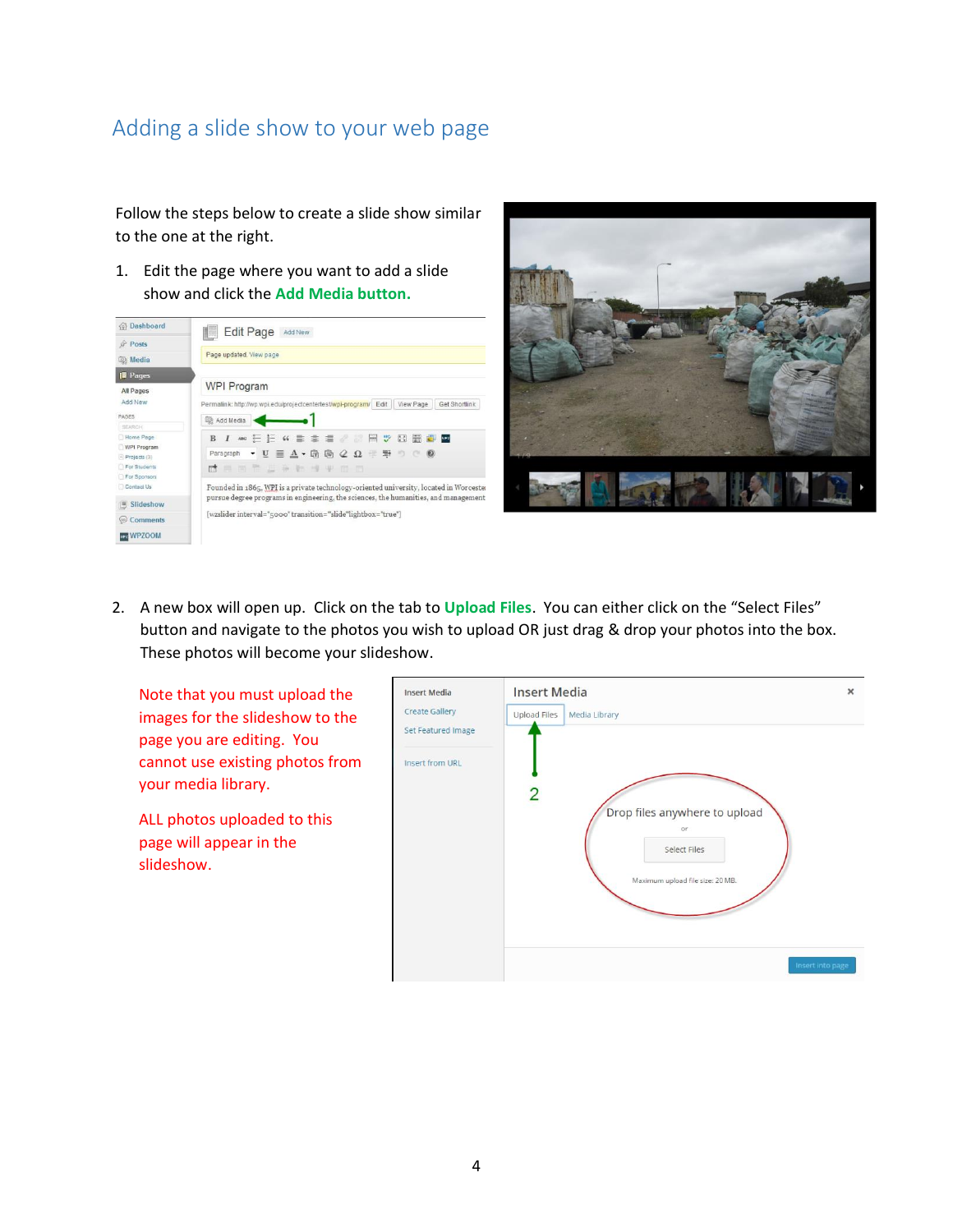| <b>ATTACHMENT DETAILS</b> |                                                                                                    |  |  |  |  |
|---------------------------|----------------------------------------------------------------------------------------------------|--|--|--|--|
|                           | Jellyfish.jpg<br>March 10, 2015<br>758 kB<br>$1024 \times 768$<br>Edit Image<br>Delete Permanently |  |  |  |  |
| URL                       | http://wp-devel.wpi.edu/li                                                                         |  |  |  |  |
| Title                     | Jellyfish                                                                                          |  |  |  |  |
| Caption                   | Jellyfish                                                                                          |  |  |  |  |
|                           | 1,                                                                                                 |  |  |  |  |
| <b>Alt Text</b>           |                                                                                                    |  |  |  |  |
| escription                |                                                                                                    |  |  |  |  |

3. Once the images are uploaded, they will be displayed on the media library tab. As you click on each photo, you'll notice that the information in the right pane changes to display details about the selected photo.

In this pane, as shown to the left, you can enter in an optional title and description for each photo. This information will be displayed beneath the photo if you select the captions option (see below.) Note that the title field defaults to the file name, so you should either change or delete this value.

- 4. Important: When you are done editing, do not insert the photos into the page. Just click on the "x" in the top right corner to close the box.
- 5. Put your cursor in the editor where you want to place the slide show and then click on the WPZOOM Slideshow Shortcode" button circled in red in the screen shot below.



This will pop up a window with your slideshow options:

- Autoplay Slideshow
- Slide Interval in milliseconds
- Slideshow Height (in pixels)
- Transition Effect (Fade, Slide or Flash)
- Lightbox (Yes or No)
- Captions (Yes or No)

After you click on the "**Insert Gallery**" button, you will see the wzslider shortcode similar to the one highlighted in purple above. The parameters may vary depending upon the options you selected. You will not be able to view the actual slide show in the editor. You must click the preview or publish button to see your slide show. Make sure you click the update button to save your changes.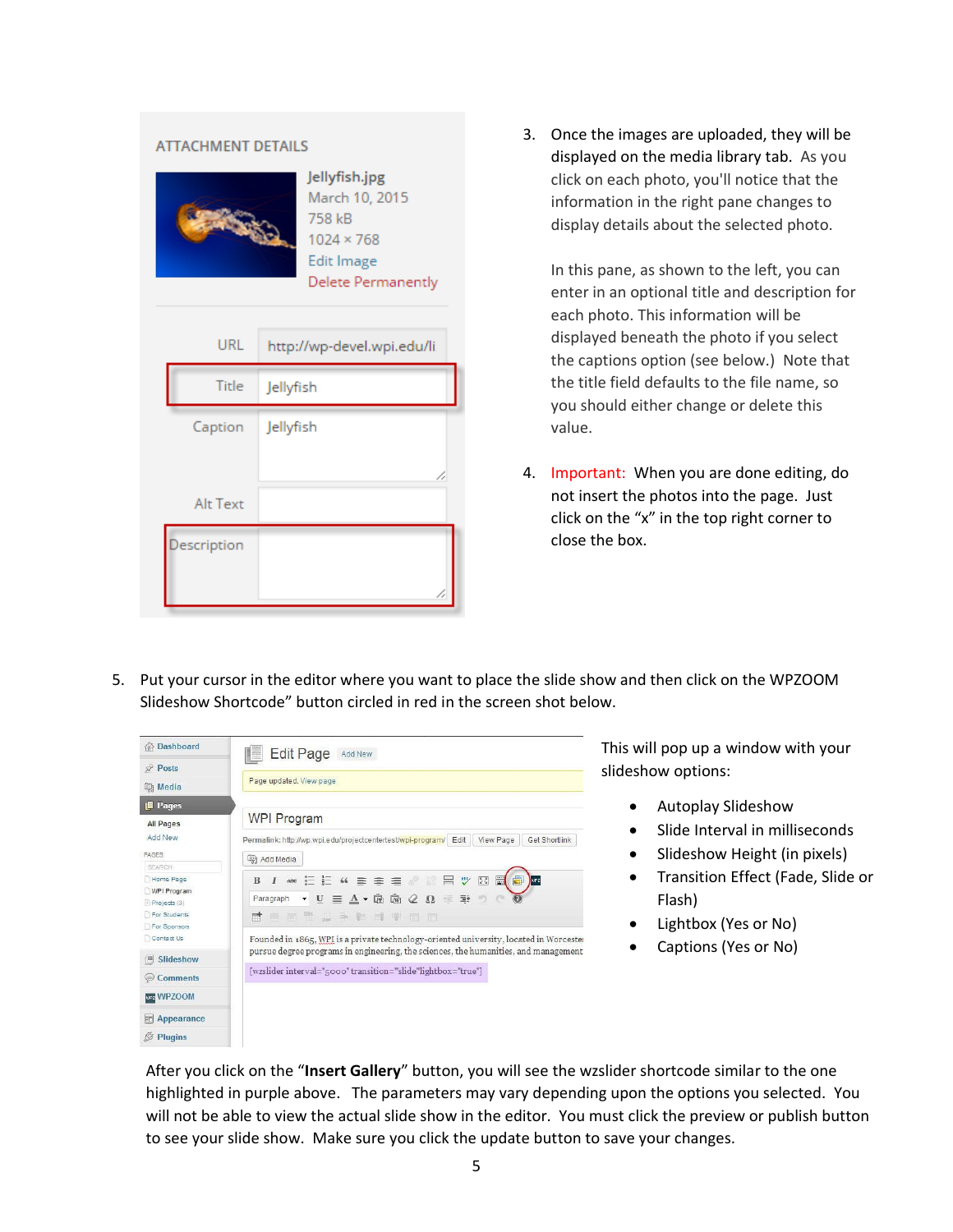### <span id="page-5-0"></span>Videos

To add a video to a WordPress page, follow these 4 steps:

- 1. Upload your video to YouTube.
- 2. Copy the URL from the top of the YouTube page (it should look similar to this with a different ending parameter: <http://www.youtube.com/watch?v=pzmishrWqiA> )
- 3. Paste the URL into your WordPress page where you want the video to display
- 4. The full size video may be too wide for the page, especially if it is placed at the top of the page next to the left navigation menu. If necessary, you can adjust both the height and width by surrounding your video link with an [embed] shortcode as shown below.

[embed width="600" height="500"[\]http://www.youtube.com/watch?v=pzmishrWqiA\[](http://www.youtube.com/watch?v=pzmishrWqiA)/embed]

**Remember:** The width limitation is 600 pixels for the area to the right of the left-hand menu.

#### <span id="page-5-1"></span>Team Profile Page

The Project Center web site has a special template designed to showcase the members of your project team as shown below:



On this page you can add photos, names, and some optional information such as project role, web site URL, twitter name and a brief description. Although you can display different size images as shown above, it will look more uniform if all photos are the same size.

**Note:** If you do not see the "Team Members" menu in the left hand navigation menu, ask your administrator to activate the "Our Team" Plugin.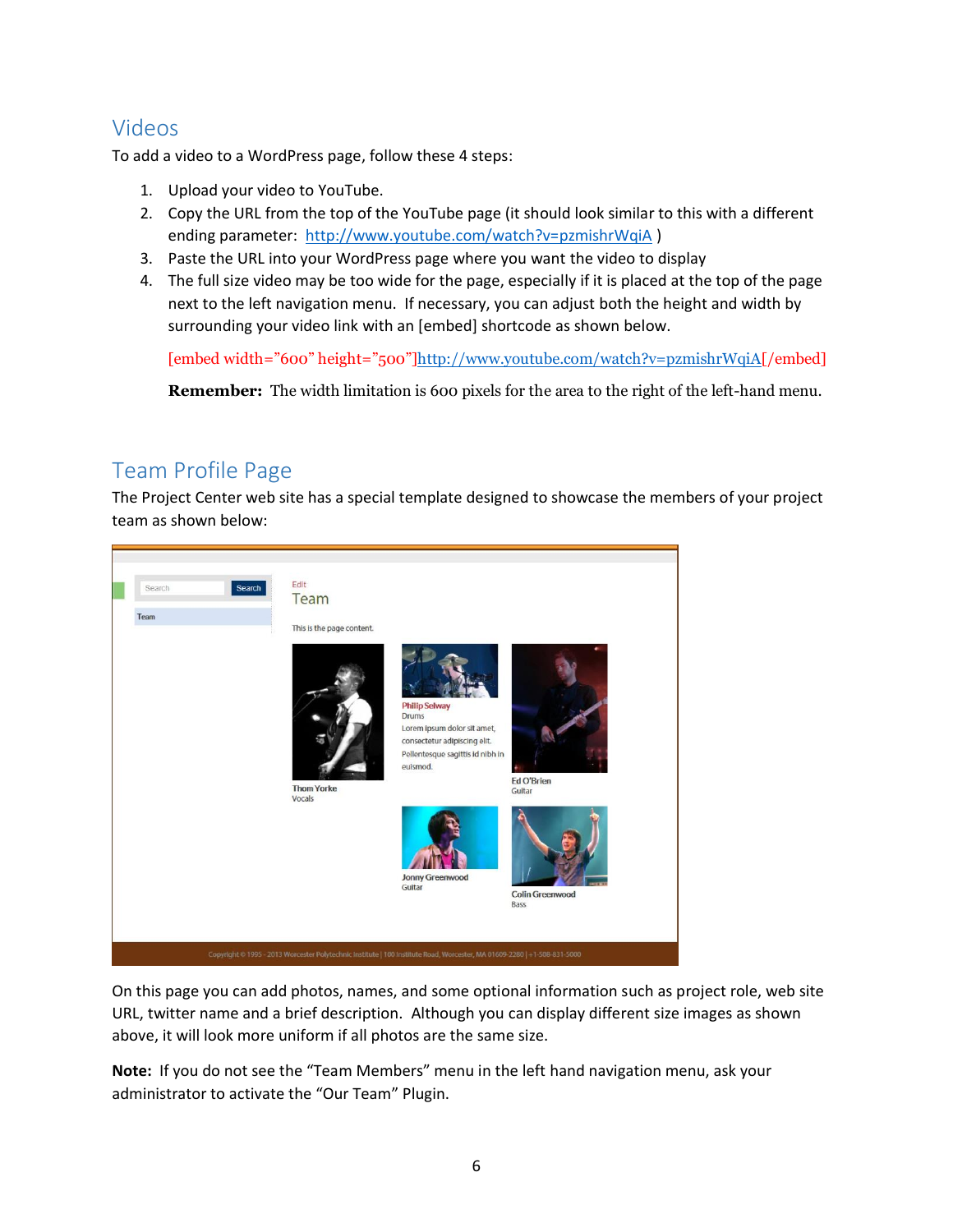#### <span id="page-6-0"></span>Adding Team Members

The first step in creating a team page is to add your team members.

- 1. Click on the Team Members option in the left navigation
- 2. Select Add New
- 3. Enter Team Member's Name
- 4. Set Featured Image click to upload Team Member's Photo **[Recommended Size 300 pixels square]**
- 5. Enter any optional information you want to enter (you should be consistent for all team members)
- 6. Enter a very brief description (optional)
- 7. Select a category (optional) see more about categories below
- 8. Click the Blue Publish button to save your changes.

|                                                                       | Add New Team Member                                                                   | Screen Options                             |
|-----------------------------------------------------------------------|---------------------------------------------------------------------------------------|--------------------------------------------|
| Team Members<br>Enter the team member's name here<br>All Team Members |                                                                                       | Publish                                    |
|                                                                       |                                                                                       | Preview<br>Save Draft                      |
| 3<br><b>Q</b> Add Media                                               | Visual Text                                                                           | <b>Status: Draft Ent</b>                   |
|                                                                       |                                                                                       | Visibility: Public Edit                    |
| Format                                                                | $\cdot$ U = $\Delta$ · 0 @ 2 $\Omega$ = \$ 0 0 0                                      | Publish immediately Edit                   |
| <b>BEETLANNYSE</b>                                                    |                                                                                       |                                            |
|                                                                       |                                                                                       | Move to Trash<br>Publish                   |
| Appearance                                                            |                                                                                       |                                            |
|                                                                       |                                                                                       | Categories                                 |
|                                                                       |                                                                                       | All Categories Most Used<br>8<br>Radiohead |
|                                                                       | $\bullet$ 6<br>7                                                                      |                                            |
|                                                                       |                                                                                       | + Add New Category                         |
| <b>El Custom Fields</b>                                               |                                                                                       |                                            |
| Smart Youtube                                                         |                                                                                       | Attributes                                 |
| < Cottons menu                                                        |                                                                                       | Order                                      |
|                                                                       |                                                                                       | $\circ$                                    |
|                                                                       |                                                                                       | Featured Image                             |
|                                                                       |                                                                                       | Set featured Image                         |
|                                                                       |                                                                                       |                                            |
|                                                                       |                                                                                       |                                            |
|                                                                       |                                                                                       |                                            |
|                                                                       |                                                                                       | 4                                          |
|                                                                       |                                                                                       |                                            |
|                                                                       |                                                                                       |                                            |
|                                                                       |                                                                                       |                                            |
|                                                                       |                                                                                       |                                            |
|                                                                       |                                                                                       |                                            |
| Path:<br>Word count 0                                                 |                                                                                       |                                            |
| Team Member Details                                                   |                                                                                       |                                            |
| Gravatar E-mail Address                                               |                                                                                       |                                            |
|                                                                       | Enter in an e-mail address, to use a Gravatar, instead of using the "Featured Image". |                                            |
|                                                                       |                                                                                       |                                            |
| Role                                                                  |                                                                                       |                                            |
|                                                                       | Enter a byline for the team member (for example: "Director of Production").           |                                            |
| URL.                                                                  | $\longrightarrow$ 5                                                                   |                                            |
|                                                                       | Enter this team member's URL (for example: http://woothemes.com/).                    |                                            |
| Twitter Usemame                                                       |                                                                                       |                                            |
|                                                                       | Enter this team member's Twitter username without the @ (for example, woothernes).    |                                            |
|                                                                       |                                                                                       |                                            |
| WordPress Usemame                                                     | Map this team member to a user on this site.                                          |                                            |
|                                                                       |                                                                                       |                                            |
| Author                                                                |                                                                                       |                                            |
| egallagher =                                                          |                                                                                       |                                            |

**Important:** To ensure a consistent page layout, you should use the same photo size and descriptive information for all members.